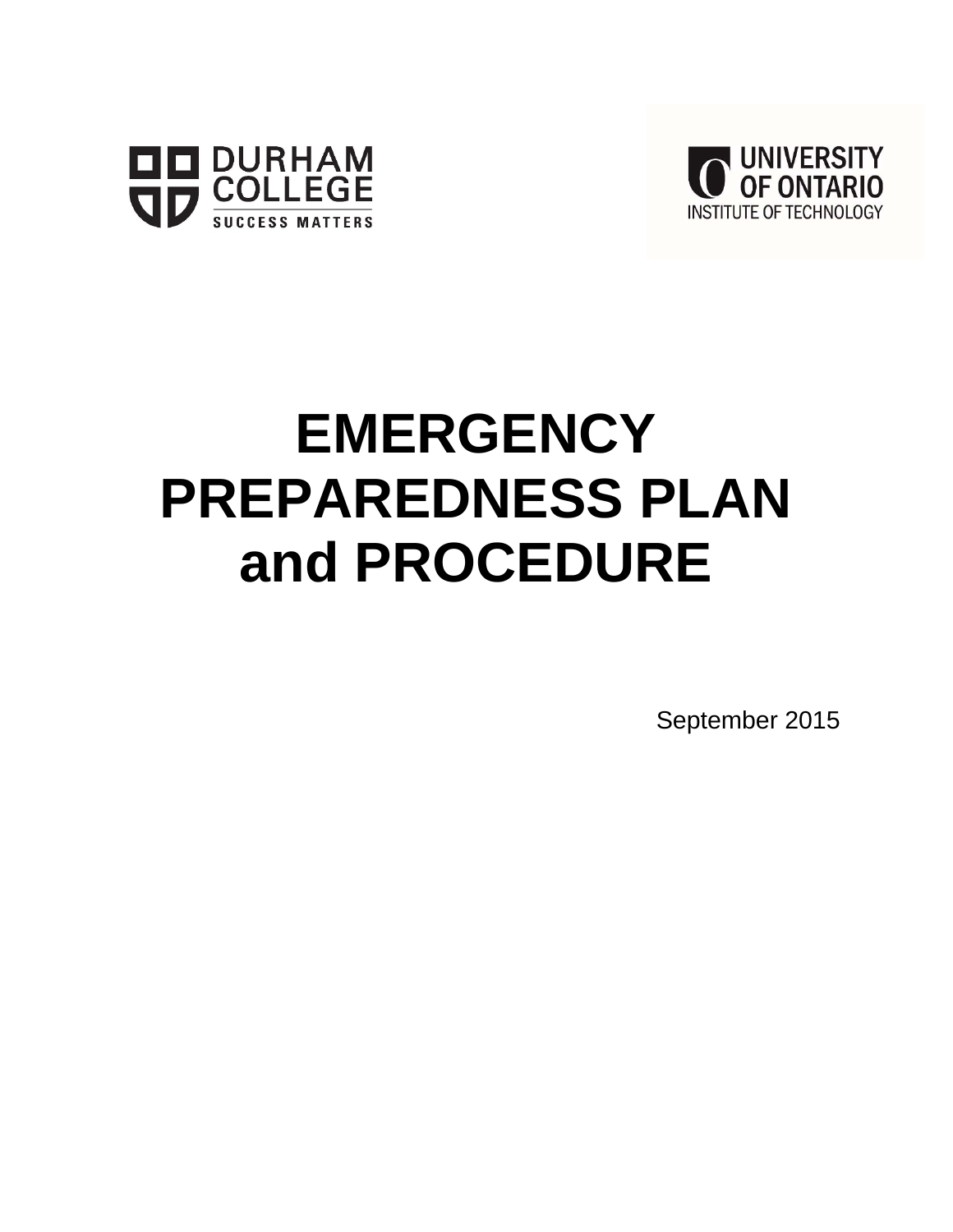# **Introduction**

Durham College and UOIT are committed to providing the safest possible environment for faculty, staff, students and visitors.

This Emergency Preparedness Plan & Procedure (EPPP) has been designed to assist the Emergency Management Response Team (EMRT) in managing incidents and emergencies affecting our campuses.

The plan outlines the responsibilities for decision-making issues during the first critical hours and for on-going incident management.

The objectives of this plan are as follows:

- Preservation of life
- Minimize harm both physical, financial and reputational
- Establish a clear framework by which to respond to incidents or emergencies
- Establish guidelines by which to clearly communicate necessary information to visitors, students, staff, faculty and our community
- Minimize disruption to the on-going operation of both Durham College and UOIT
- Ensure business continuity for Durham College and UOIT
- Minimize emotional stress, following the emergency, through effective debrief/counseling with students, faculty and staff, where necessary.
- Ensure on-going assessment of this plan in order to continually improve our response capability.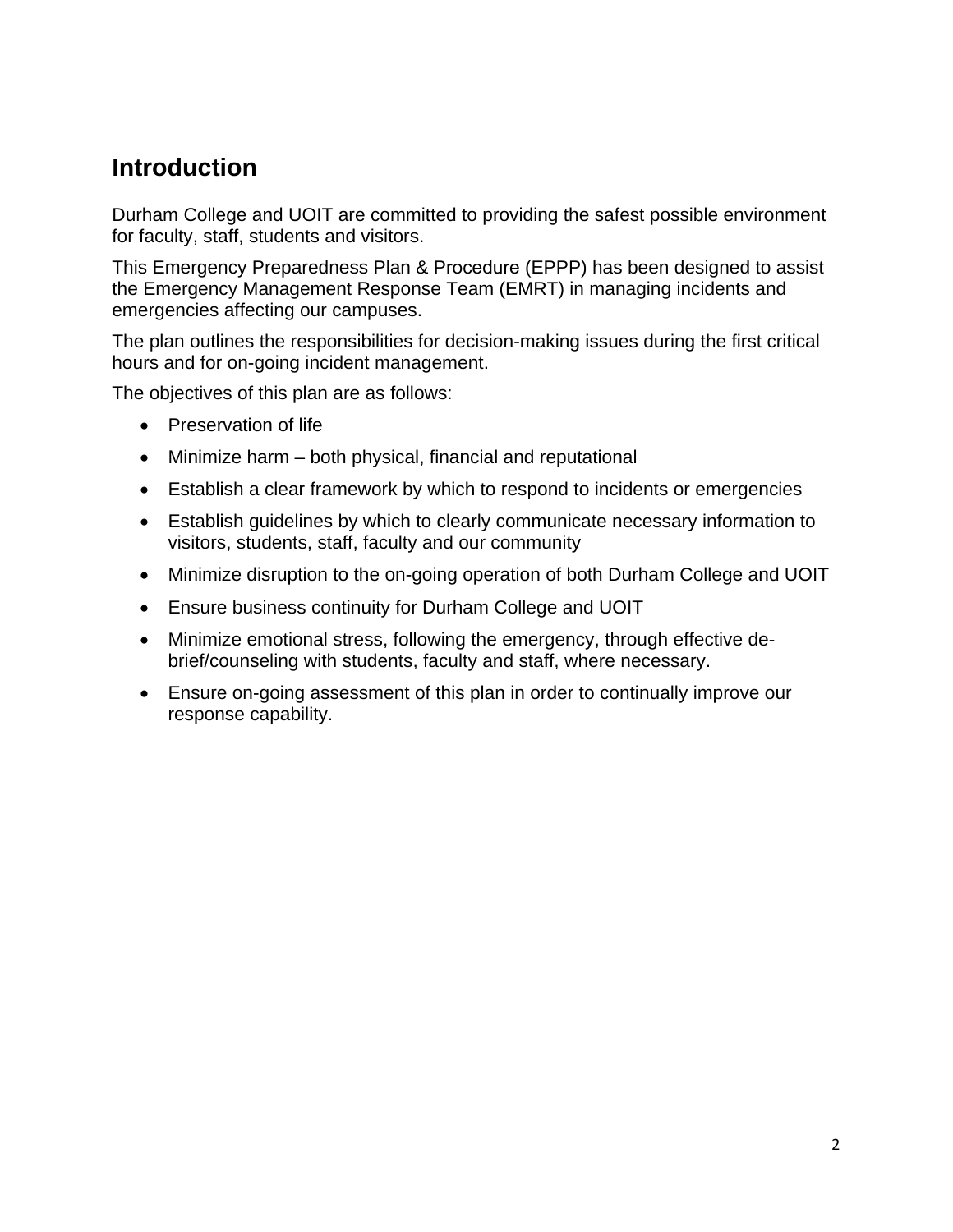# **Table of Contents**

# **1. Glossary of Terms**

# **2. Administration**

- 2.1 Policy
- 2.2 Scope
- 2.3 Authority to Act
- 2.4 Purpose
- 2.5 Assumptions
- 2.6 Amendments
- 2.7 Public Inspection of Plan

# **3. Emergency**

- 3.1 Declaration and Termination
- 3.2 Contents of a Declaration
- 3.3 Authority to Declare an Emergency

# **4. Emergency Manager**

4.1 Direction and Coordination

4.2 Emergency Manager Duties and Responsibilities

# **5. Emergency Management Response Team (EMRT)**

- 5.1 Composition of DC and UOIT Core EMRT
- 5.2 Quorum and Designation
- 5.3 Authority of the DC and UOIT Core EMRT Group
- 5.4 Additional members of the EMRT
- 5.5 Role of EMRT
- 5.6 EMRT Responsibilities
- 5.7 Prioritization Criteria

# **6. Health Care Team (HCT)**

6.1 Composition of the Durham College and UOIT HCT

6.2 Role of the HCT

6.3 HCT Responsibilities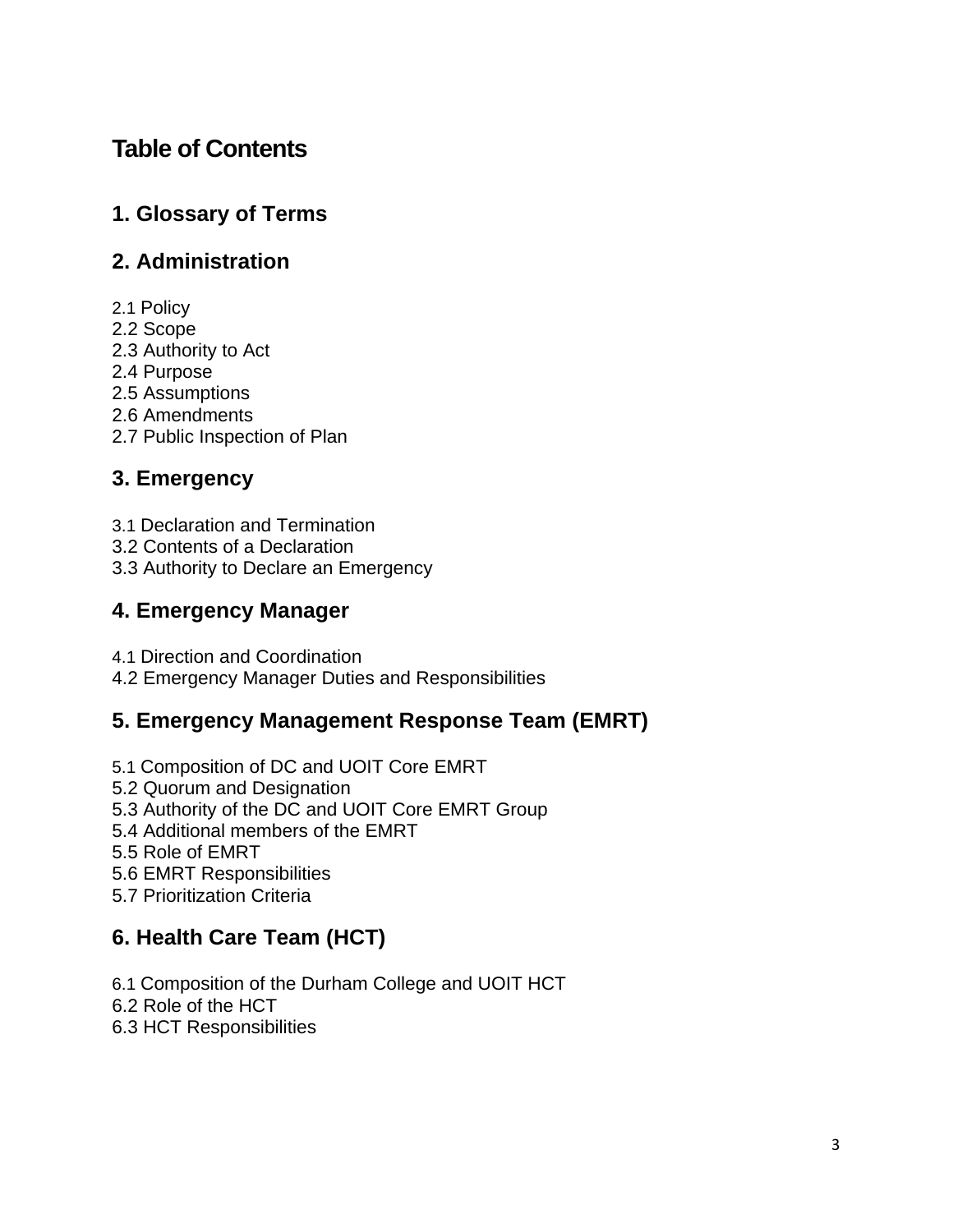# **7. Incident Management Response Team (IMRT)**

7.1 Future IMRT development

# **8. Initial Responders**

8.1 Initial Responders Duties and Responsibilities 8.2 Actions and Decisions at the Scene of the Incident

# **9. Command Post and Emergency Operations Centre**

- **10. Communications and Media**
- **11. Post-Incident Review (PIR**)
- **12. Training**
- **13. Specific Procedures**
- **14. Authority**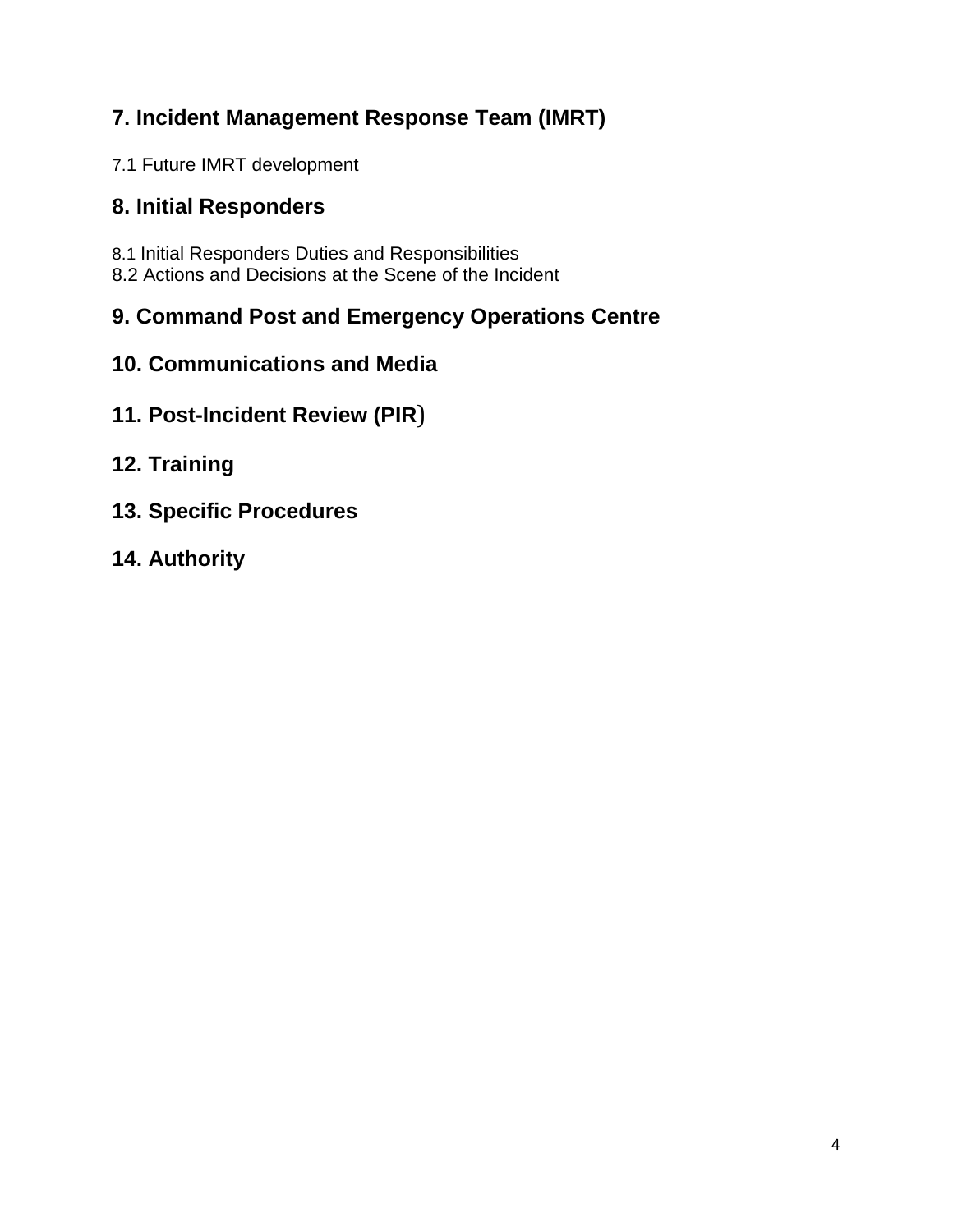# **1. GLOSSARY OF TERMS**

## **President**

The president of Durham College and/or the president of UOIT

## **Board**

Durham College and UOIT Boards of Governors

## **Cold Zone**

An area where there is no risk of exposure to hazardous materials. Persons not equipped with protective clothing and equipment shall only operate from the cold zone.

## **Emergency**

A situation or an impending situation caused by the forces of nature, an accident, an intentional act or otherwise that constitutes a danger of major proportions to life or property.

Examples of an emergency may be, but not limited to, the following:

- Act of terrorism;
- Active Attacker;
- Aircraft incident;
- Campus lockdown;
- Declared emergency by any of the jurisdictions with appropriate authority or by the Province of Ontario;
- Fire;
- Flooding:
- Power failure, radiation, biosafety or animal care problem; or water problem;
- Public health event/issue;
- Severe Storm.

## **EMRT**

EMRT members are responsible for the coordination and management of emergencies affecting Durham College and UOIT.

## **Emergency Manager**

The person designated to co-ordinate the emergency operations of the EMRT and to command the emergency.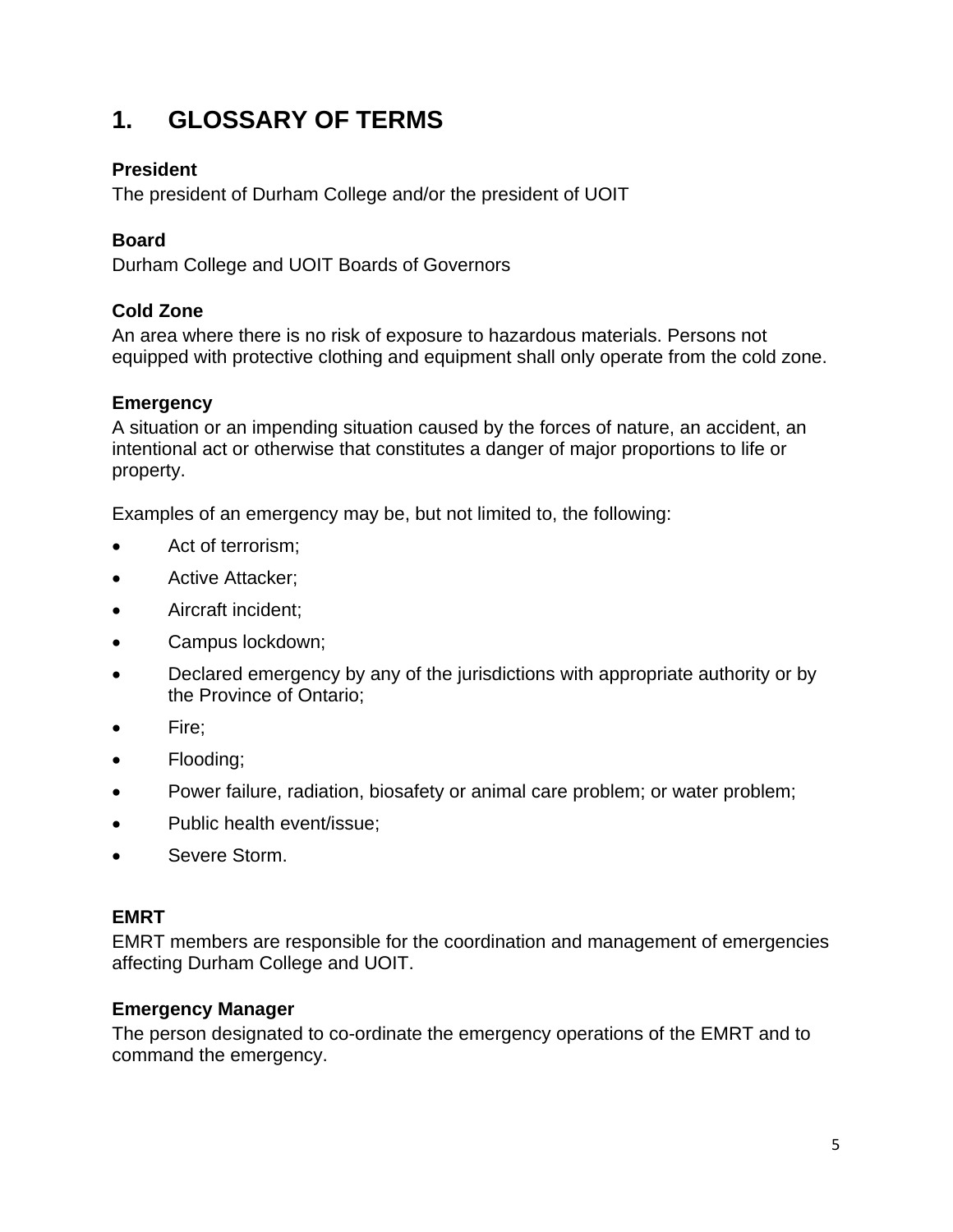## **Emergency Operations Centre (EOC)**

The location where the EMRT assembles to address the incident or emergency. Effective September 2012, the default location for the EOC is in the Office of Campus Safety – Simcoe building room 1210.

## **Health Care Team (HCT)**

In collaboration with the EMRT, HCT members are responsible for the coordination and management of public health events/issues and alerts affecting Durham College and UOIT.

## **Hot Zone**

An unsafe area for persons not wearing appropriate protective equipment.

## **Incident Management Response Team (IMRT)**

A sub-group of the EMRT that is responsible for addressing lower continuum incidents occurring at a particular location, campus or building. An incident manager, identified by the EMRT for specific locations, will operate a standalone IMRT utilizing individuals identified to facilitate a response.

## **Incident**

An event less serious than an emergency.

Examples of an Incident:

- Altercation;
- Bomb threat:
- Demonstration:
- Fire alarm;
- Inclement weather;
- Medical needs;
- Minor assault;
- Minor radiation, biosafety, animal care or water problem;
- Public health alert.

#### **Inner Perimeter**

A further subdivision of the Outer Perimeter made to refine the isolation of the actual hazard or emergency site.

#### **Incident Management System (IMS)**

A provincially standardized organizational structure, functions, processes and terminology plan to manage incidents.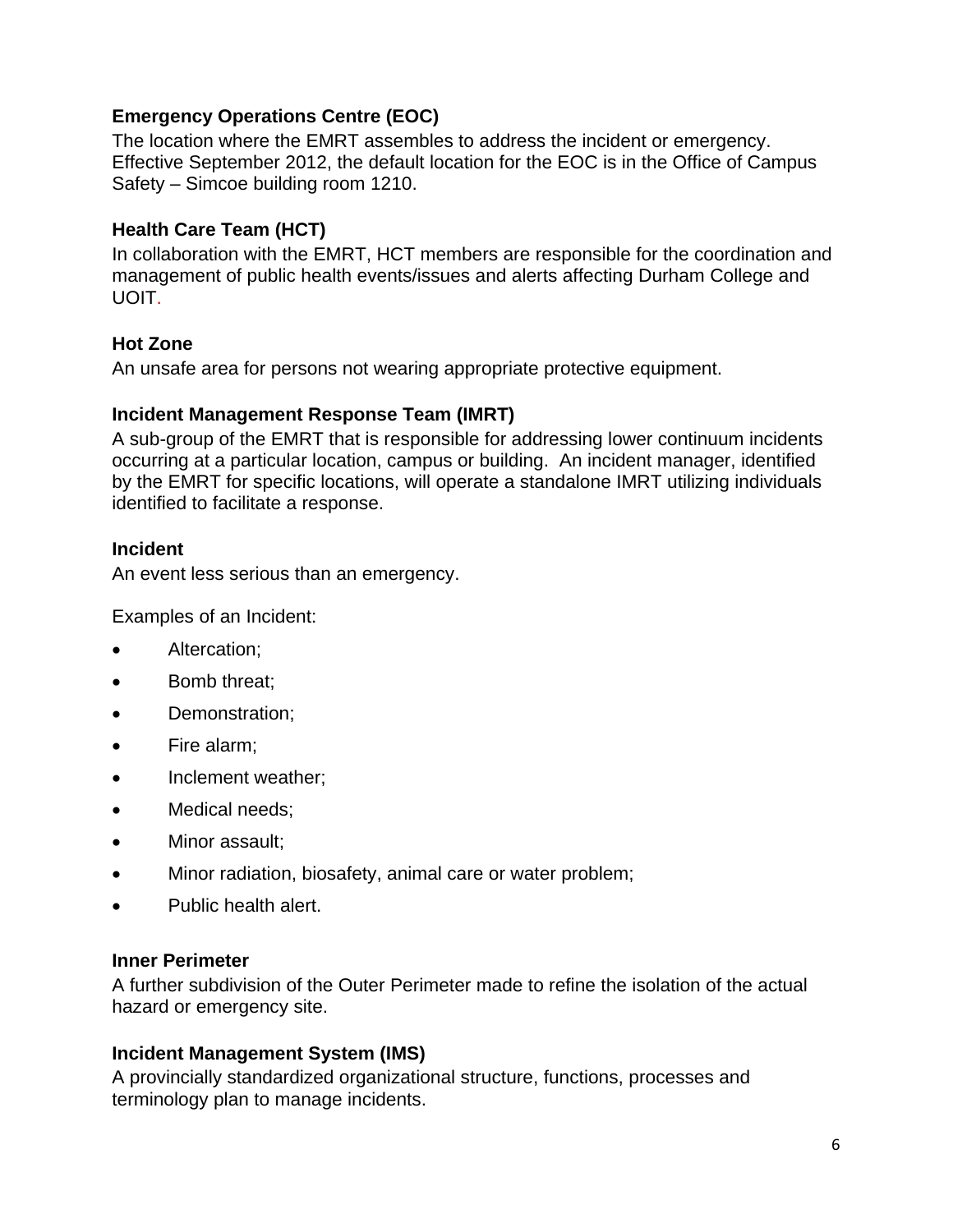## **Mass Emergency Communication Tool (MECT)**

Typically a computer-based system, the MECT is organized for the primary purpose of supporting one-way communication of emergency messages to faculty, staff and students. The system is commonly designed to integrate the cross-communication of messages between a variety of communication technologies, forming a unified communication system intended to optimize communications during emergencies.

## **Manager – Emergency Management**

An individual employed by Durham College and UOIT to oversee training and the overall planning and development of the institutions' emergency management framework, in keeping with industry standards that advance prevention, mitigation, response and recovery elements of emergency management.

## **Outer Perimeter**

A secure line established by police, fire, EMS or security to define and isolate the emergency site as a closed controlled area.

## **Scene Manager**

The initial responder who is coordinating the incident at the scene, and/or any person who relieves the initial responder and takes carriage of the scene. If an individual is tasked with the carriage of a scene, the responder not only ensures the integrity of access (who came and went) but the ability to report, justify, and document all activities in relation to scene access. The initial scene manager will often be an employee of Durham College or UOIT who is relieved by emergency personnel from an external agency (i.e.: police/fire).

#### **Scribe**

An individual assigned to record and document the events of an incident or emergency for the IMRT/EMRT.

## **Warm Zone**

An area where there is reduced risk of contamination. This is usually the corridor used by emergency services personnel to enter and exit the Hot Zone. Decontamination, if necessary, takes place at the exit point of the Warm Zone. Persons not equipped with appropriate protective clothing shall not enter the Warm Zone.

## **2. ADMINISTRATION**

## **2.1 Policy**

The health and safety of staff, faculty, students and visitors and the protection of the environment and institutional assets are integral to Durham College UOIT.

Emergency planning will ensure a timely and appropriate response to emergencies and compliance with laws, regulations, policies and industry standards.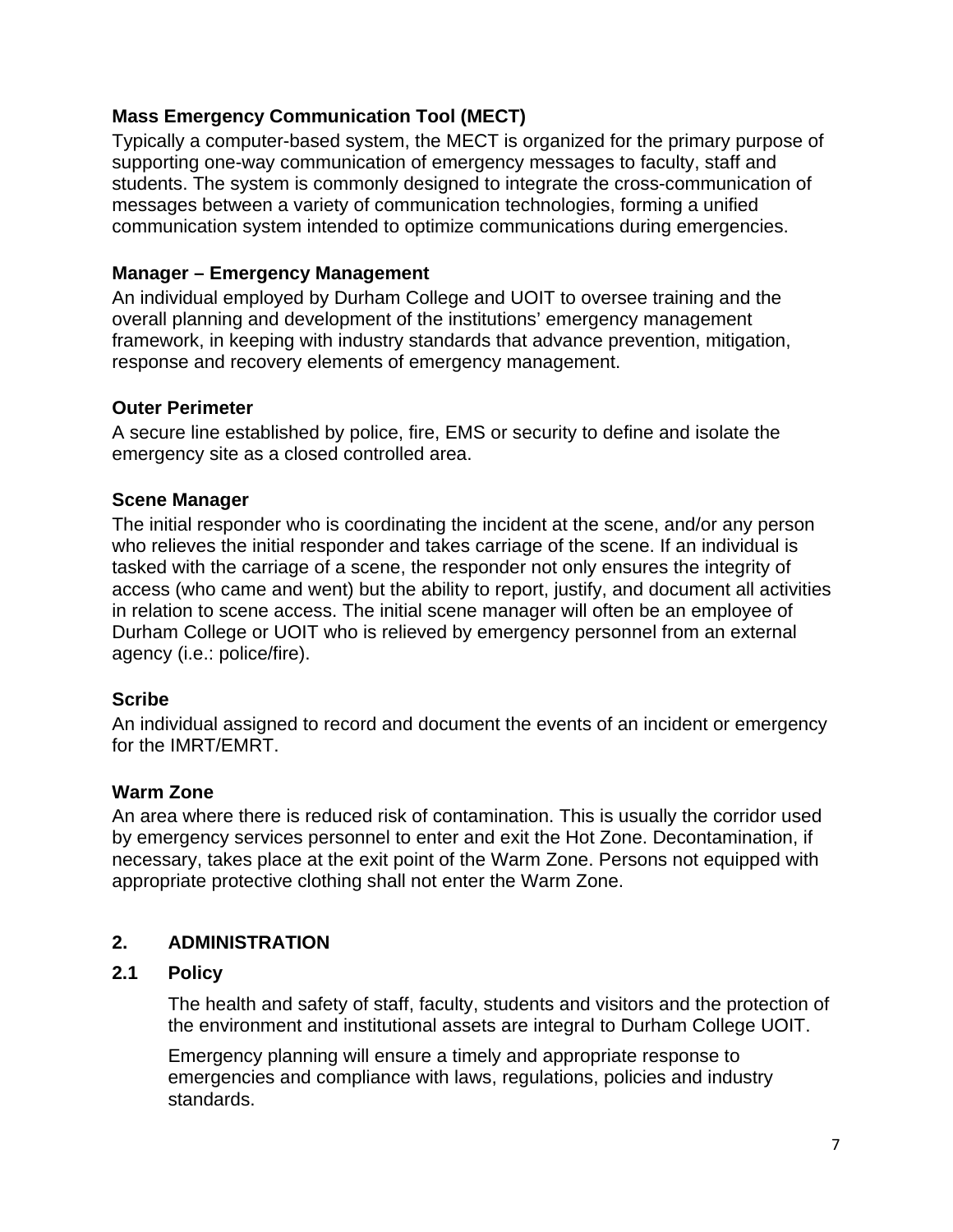## **2.2 Scope**

This document establishes the EPPP and assigns responsibilities for the development, implementation and maintenance of the plan.

#### **2.3 Authority to Act**

The EMRT, led by the emergency manager has the authority to respond to, manage, control and investigate all aspects of incidents and emergencies.

This authority is premised on the understanding and acceptance on the part of the EMRT that they are accountable to the presidents of Durham College and UOIT as the decision-making authority. Furthermore, members of the EMRT understand and accept their collective responsibility and authority as having operational control of all emergency incidents, being the first responders to a threat or event and having direct management and control on behalf of college and university.

In this capacity, the Emergency Management Response Team has the authority, free of any joint or individual liability to:

- Take any actions, deemed to be reasonable and necessary and not contrary to law.
- Ensure the safety and welfare of visitors, staff, faculty and students.
- Ensure a coordinated response to an emergency on the grounds or any part thereof of Durham College and UOIT.

#### **2.4 Purpose**

The EPPP is designed to provide direction to and coordination of staff, faculty, students and visitors during an emergency. This is to maximize human survival and preservation of property, minimize danger, restore normal operations at Durham College and UOIT; and assure responsive communications within both institutions and the surrounding community.

#### **2.5 Assumptions**

The EPPP is a DC-UOIT specific approach to the problems likely to be encountered at Durham College and UOIT during an emergency. However, due to the unpredictable nature of such events it is necessary to make the following assumptions:

- An emergency may occur at any time of the day or night, weekend or holiday, with little or no warning.
- The succession of events in an emergency are not predictable, therefore published support and operational plans will serve only as a guide and checklist, and may require field modification in order to meet the requirements of the emergency.
- Emergencies may affect residents within geographical proximity to Durham College and UOIT.
- The emergency manager or his/her designate may declare an emergency if information indicates that such a condition is developing or is probable.

#### **2.6 Amendments**

All requests for procedural changes, amendments, or recommendations to this plan must be submitted in writing to Durham College or UOIT to the attention of the Director, Office of Campus Safety.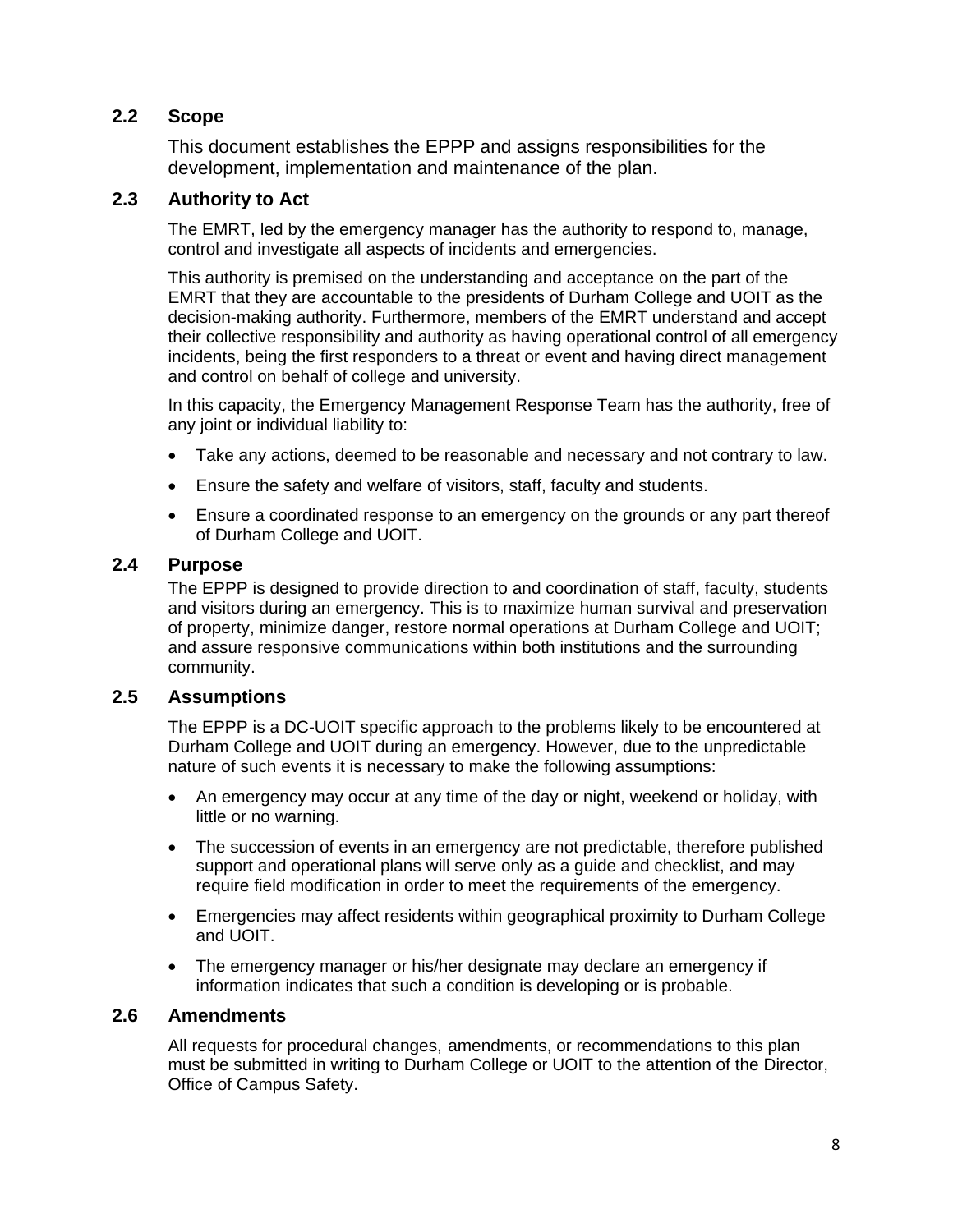In the event of any dispute with respect to the contents of the Plan, the information contained in the Plan held by the emergency manager for Durham College and UOIT shall be deemed to be correct.

All additions, addendums, inclusions or changes to the plan shall be added as a sequential addendum to the plan and reviewed annually to be added or excluded from the plan by the members of EMRT, before being presented to the presidents of Durham College and University of Ontario Institute of Technology for approval.

## **2.7 Public inspection of the plan**

The plan may be made available to the public for inspection on the Durham College and UOIT web sites.

## **3. EMERGENCY**

#### **3.1 Declaration and Termination**

The emergency manager or designate may, in accordance with the provisions of Durham College and UOIT Emergency Preparedness Plan (EPP) declare that an emergency exists on Durham College and UOIT grounds or in any part thereof and may take such action as he or she considers reasonable and necessary and not contrary to law to implement the Durham College and UOIT Emergency Preparedness Plan.

The emergency manager shall ensure that the EMRT, and Durham College and UOIT presidents are notified forthwith of a declaration that an emergency exists. The presidents will notify their respective Board of Governors at their discretion. If it is deemed necessary that either or both Boards of Governors need to release communications separate from or in concert with the communications determined by the EMRT, they will do so in consultation with their respective president(s).

The emergency manager may declare the termination of an emergency at any time and ensure that the Durham College and UOIT presidents are notified. The presidents of Durham College and UOIT will notify their Boards of Governors of such declaration at their discretion.

## **3.2 Contents of a Declaration**

A declaration shall contain:

- A statement of the circumstances; and
- The location to which the declaration applies.

#### **3.3 Authority to Declare an Emergency**

The authority to declare an emergency rests exclusively with the director, Office Campus Safety, emergency manager or designate.

## **4. EMERGENCY MANAGER – Office of Campus Safety**

## **4.1 Direction and Coordination**

The emergency manager shall be the chair of the EMRT, and have the authority and responsibility to co-ordinate its activities and convene its meetings.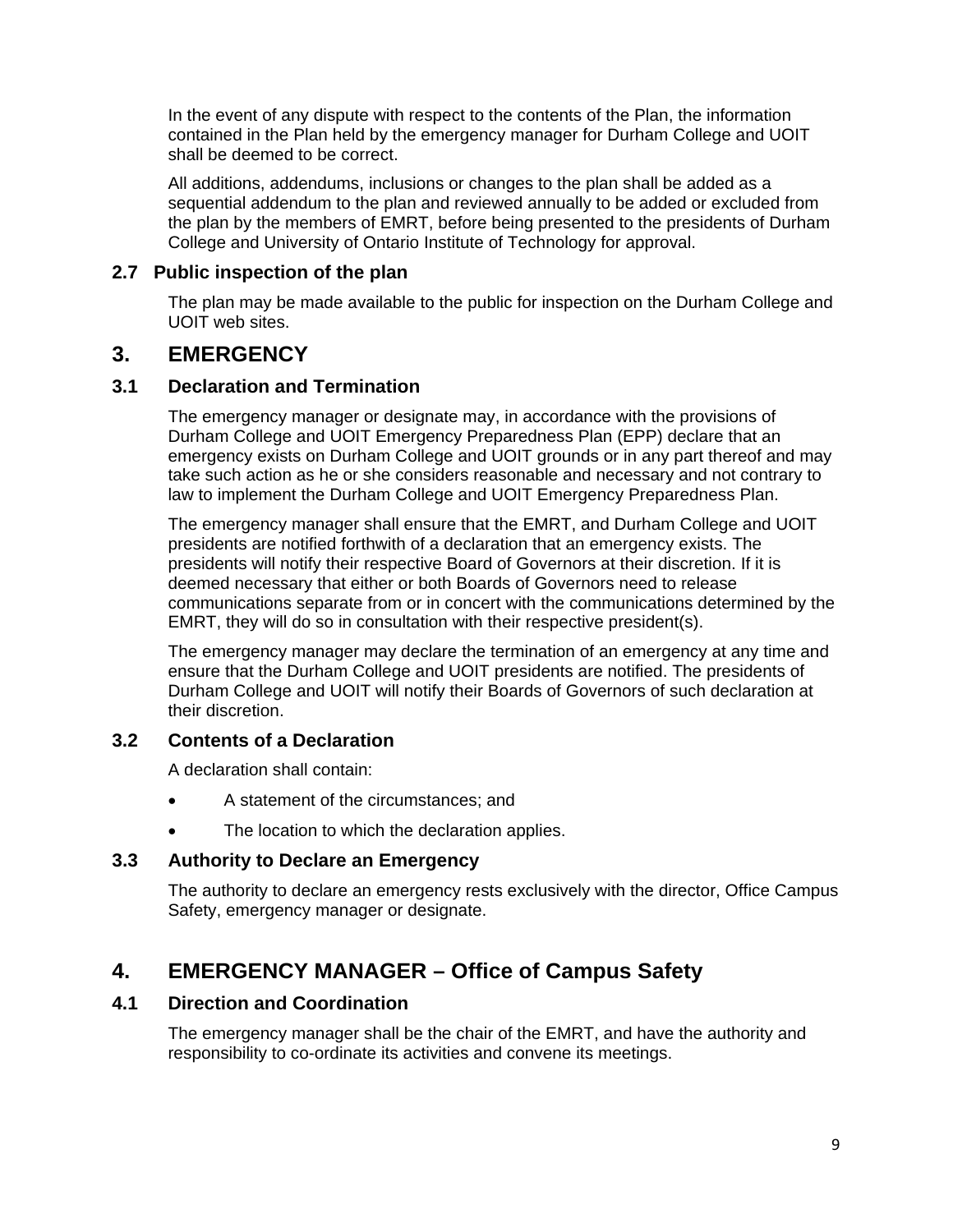The emergency manager or designate may establish a command post and or utilize the EOC or access any space within Durham College and UOIT property outside of the hot zone.

In the event of an emergency, the scene manager or designate will notify the emergency manager, who will decide whether to convene the EMRT.

The emergency manager may call upon any or all members of the EMRT whether or not an emergency is declared.

The emergency manager may call upon any or all members of the HCT whether or not an emergency is declared.

#### **4.2 Emergency Manager Duties and Responsibilities**

#### **4.2.1 Immediate Considerations**

When exigent circumstances exist the emergency manager has the capacity to act independently (Pursuant to Section 3), otherwise, with the support of the EMRT the emergency manager will:

- Announce who is in command and the location of the command post
- Determine if it is safe to remain or if an evacuation (full or partial) is required
- Convene all required resources, including established response procedures
- Determine staff/contractor(s) needed and their functions
- Establish the EOC
- Notify and activate the EMRT, IMRT or HCT as required
- Assign a scribe
- Make an initial assessment; develop an operations plan
- Determine if a message needs to be sent out to the visitors, staff, faculty and students of Durham College and UOIT
- Post names and responsibilities of EMRT members
- Determine the point of communication
- Provide notifications to:
	- 9.1.1 (Durham Regional Police, Oshawa Fire Services, Durham Region EMS)
	- Presidents of Durham College and UOIT
	- Office of Labour/Environment, Technical Standards and Safety Authority, or other required agencies as required
	- Durham Region Public Health Department.

#### **4.2.2 Future Considerations**

- Resumption of operations
- Support to visitors and employees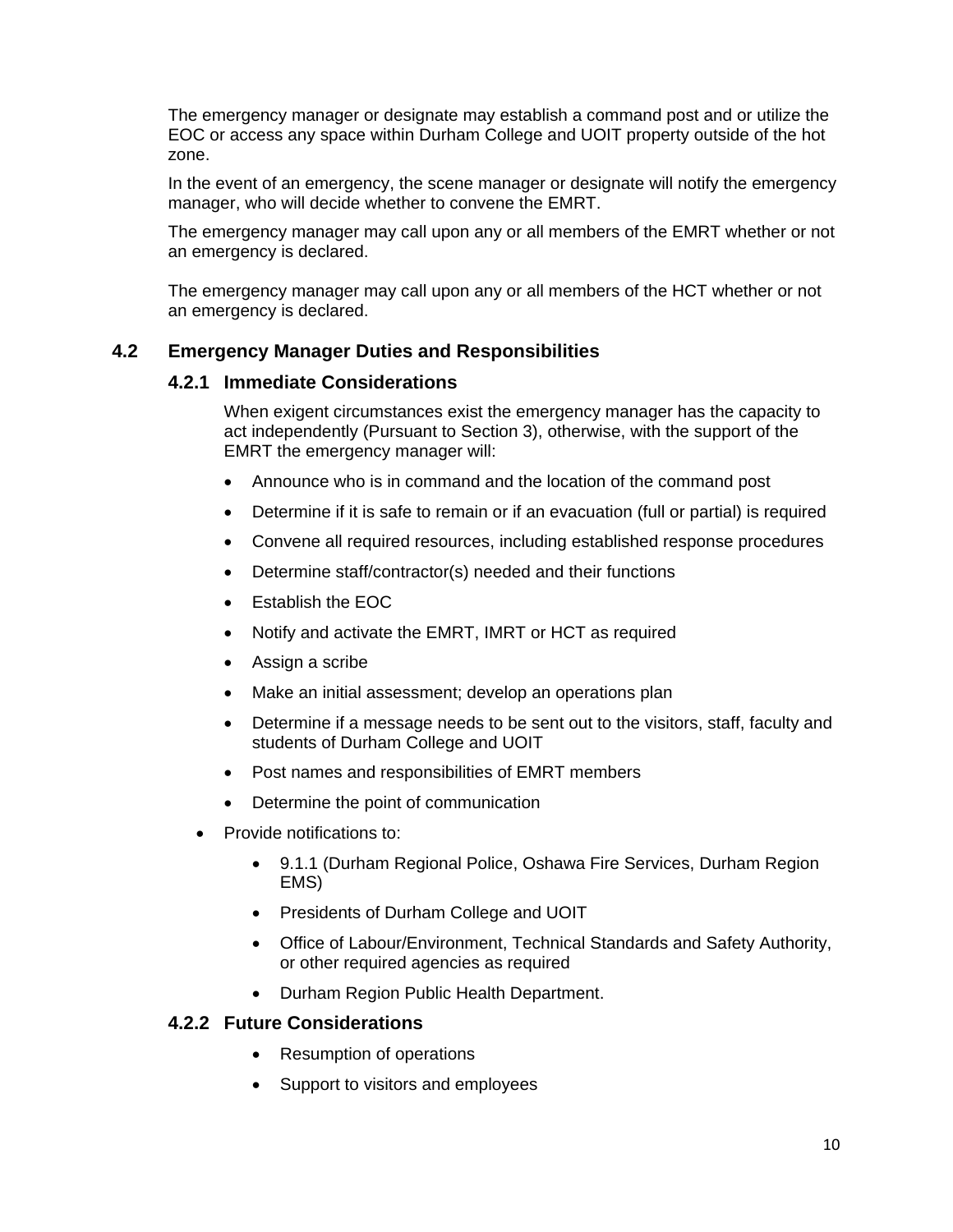- Communication of plan to the media, police and community
- Debrief the response
- Set up critique of response
- Follow up on lessons learned

## **5. EMERGENCY MANAGEMENT RESPONSE TEAM (EMRT)**

The EMRT shall be responsible for reporting to the Durham College and UOIT presidents and, through them, to the Boards of Governors on all matters relating to the planning and coordination of responses to emergencies affecting Durham College and UOIT grounds or any part or parts thereof.

The EMRT is responsible for designating an authorized spokesperson for Durham College and University of Ontario Institute of Technology specific to the incident at hand.

The Durham College and UOIT presidents will oversee the EMRT, which will be directed and chaired by the emergency manager.

#### **5.1 Composition of the Durham College and UOIT Core EMRT**

The Durham College and UOIT Core EMRT Group shall be composed of the following members of the EMRT (or their designate):

#### **5.1.1 Durham College:**

- Director, Office of Campus Safety
- AVP of Facilities and Ancillary Services
- Executive Director Communications, Marketing and External Relations
- VP of Academics
- Chief Administrative Officer

#### **5.1.2 University of Ontario Institute of Technology:**

- VP External Relations & Advancement
- Director, Communications & Marketing
- VP of Human Resources & Services
- Provost and VP, Academic

#### **5.1.3 Other**

- Staff Sergeant Durham Regional Police Learning Centre
- Manager Emergency Management

#### **5.2 Quorum and designation**

Four EMRT members are necessary to constitute a quorum however a quorum is not needed in the event of an emergency.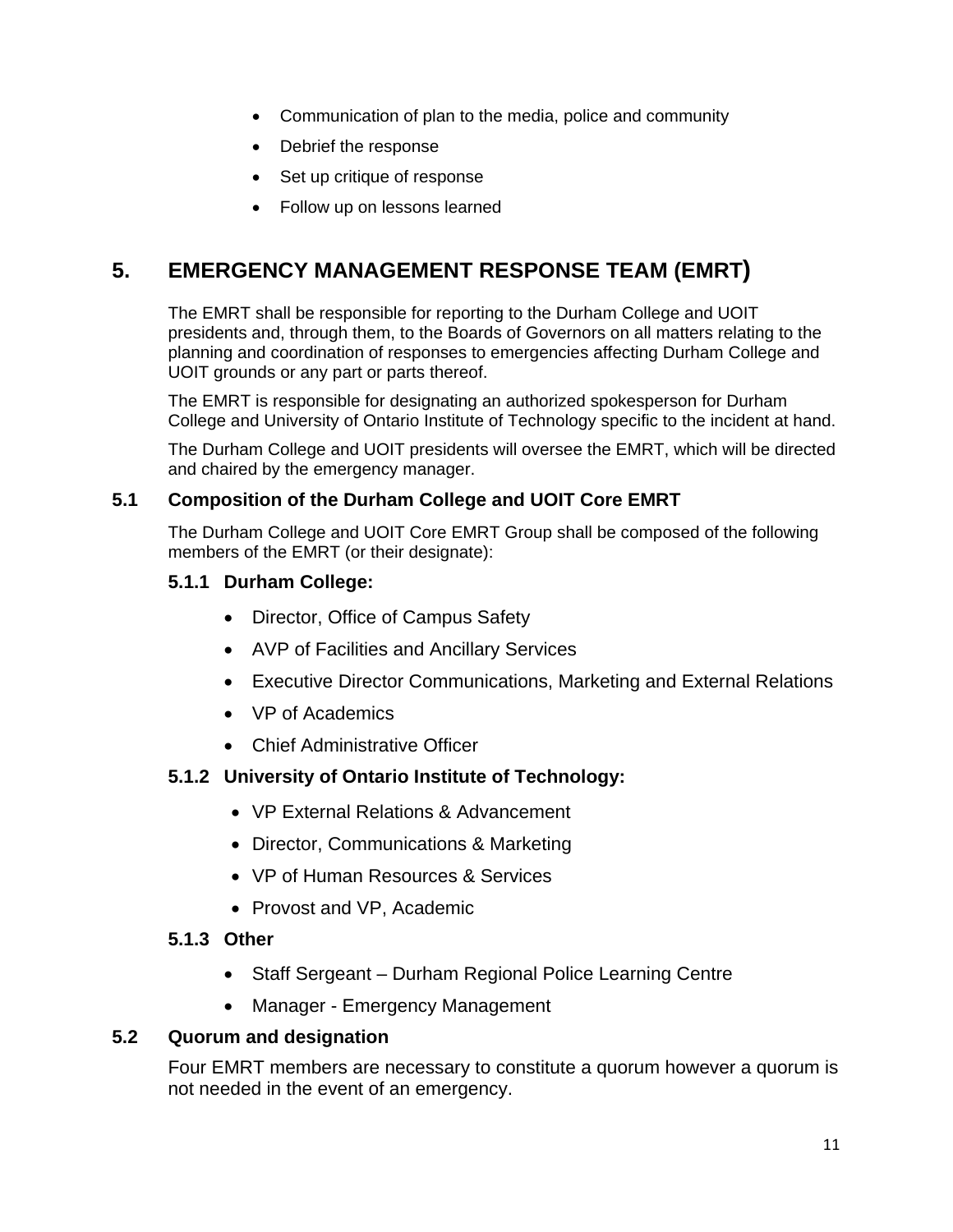Any member of the EMRT may designate another qualified individual to attend meetings of the EMRT convened under either Section 3 or Section 5, and any such designate shall have all the authority of the member of the EMRT for the purposes of such meetings.

## **5.3 Authority of the Durham College and UOIT Core EMRT**

In the event of an incident or an emergency, whether or not declared, the Durham College and UOIT Core EMRT Group is authorized to:

- Initiate, coordinate, direct and otherwise bring about the implementation of a plan formulated pursuant to this article.
- Expend funds, as set out in the established procedures of Durham College and UOIT, required to obtain and distribute emergency materials, equipment and supplies, notwithstanding the requirements of any policies or procedures governing the commitment of funds and the payment of accounts.
- Obtain volunteer support from the public and other persons as considered necessary and to indemnify such agencies, their personnel and other persons engaged in work that has been authorized pursuant to this article or any policy or any other law, from liability for any acts or omissions resulting from any actions taken pursuant to this article.

## **5.4 Additional Members of the Emergency Management Response Team (EMRT)**

As necessary, the Emergency Management Response Team may be expanded to include:

## **5.4.1. Durham College**

- VP Student Affairs;
- Manager of Public Safety and Security;
- Manager of Student Conduct & Campus Investigations;
- Chief Information Officer (CIO);
- Academic Dean, Principal, Whitby Campus or Manager, Pickering Learning Site, Pickering Learning Site or satellite sites, where appropriate;
- Chief Financial Officer;
- Director, Campus Health Centre

## **5.4.2 University of Ontario Institute of Technology**

- Associate Provost, Academic;
- Assistant VP Student Life;
- Director Human Resources;
- Executive Director IT;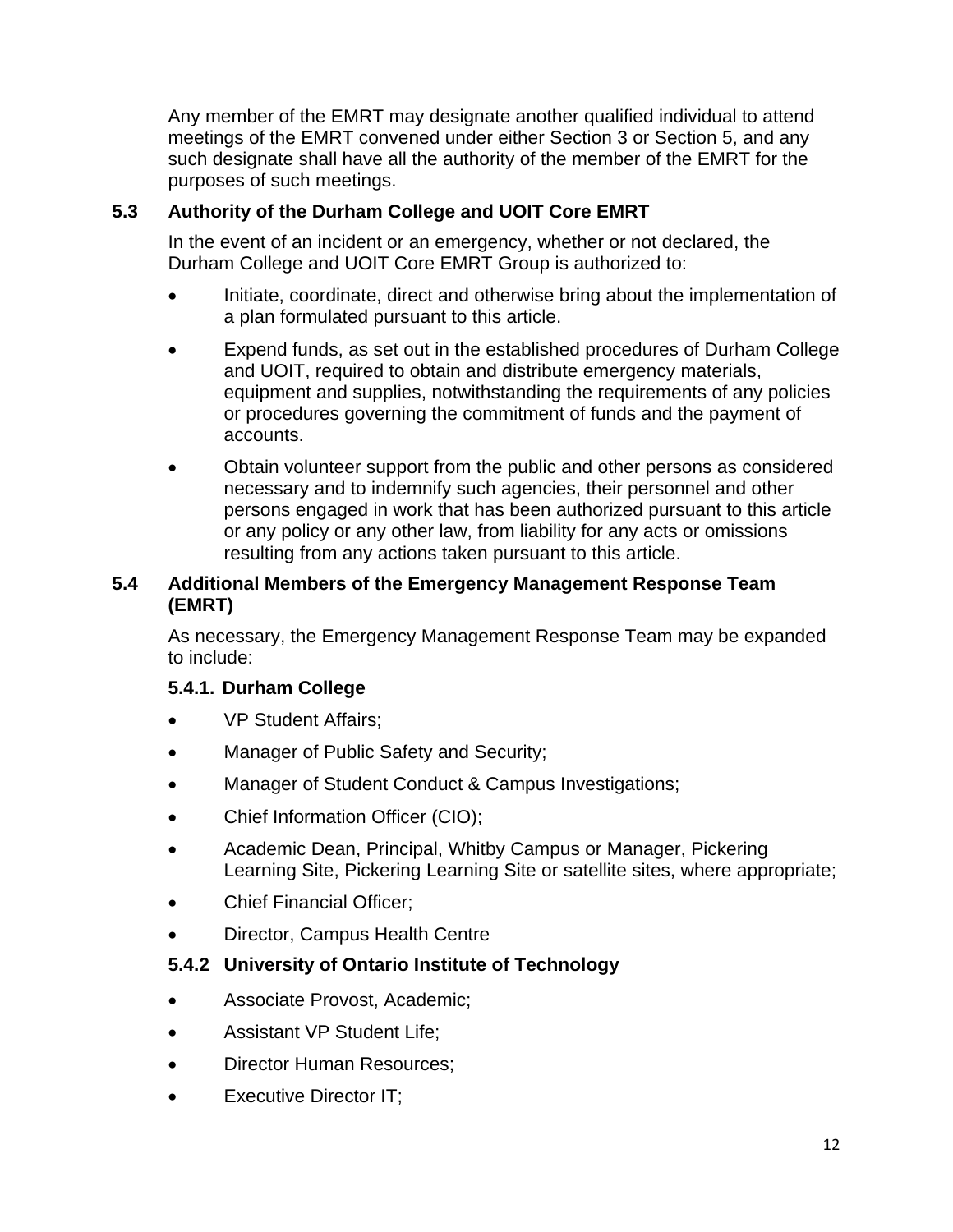- VP Finance and CFO;
- Dean of appropriate/affected school;
- Director of Campus Infrastructure and Sustainability;
- Biosafety & Radiation Safety Officer.

## **5.4.3 Other**

With the consent of the proper agency or organization, members of the following agencies or organizations, may also be members of the EMRT:

- Bell Canada:
- Canadian Red Cross;
- City of Oshawa;
- Durham Region Emergency Medical Service;
- Durham Regional Police Service;
- Durham Region Public Health Department;
- Durham Region Transit;
- Enbridge Gas Distribution;
- **GO Transit:**
- Oshawa Airport;
- Ontario Power Generation;
- Oshawa Public Utilities Commission;
- Oshawa Fire Services;
- The Regional Municipality of Durham;
- The Salvation Army;
- Town of Whitby; and
- Whitby Fire Services.

## **5.5 Role of the EMRT**

The role of the EMRT includes, but is not limited to:

- Formulating and developing the EPPP and the program for all departments of Durham College and UOIT;
- Co-ordination of procedures for implementation of the EPPP developed by such departments for the integration with the plan;
- Conducting training programs and exercises to ensure the readiness of staff, faculty and students of Durham College and UOIT and other persons to act under the plan;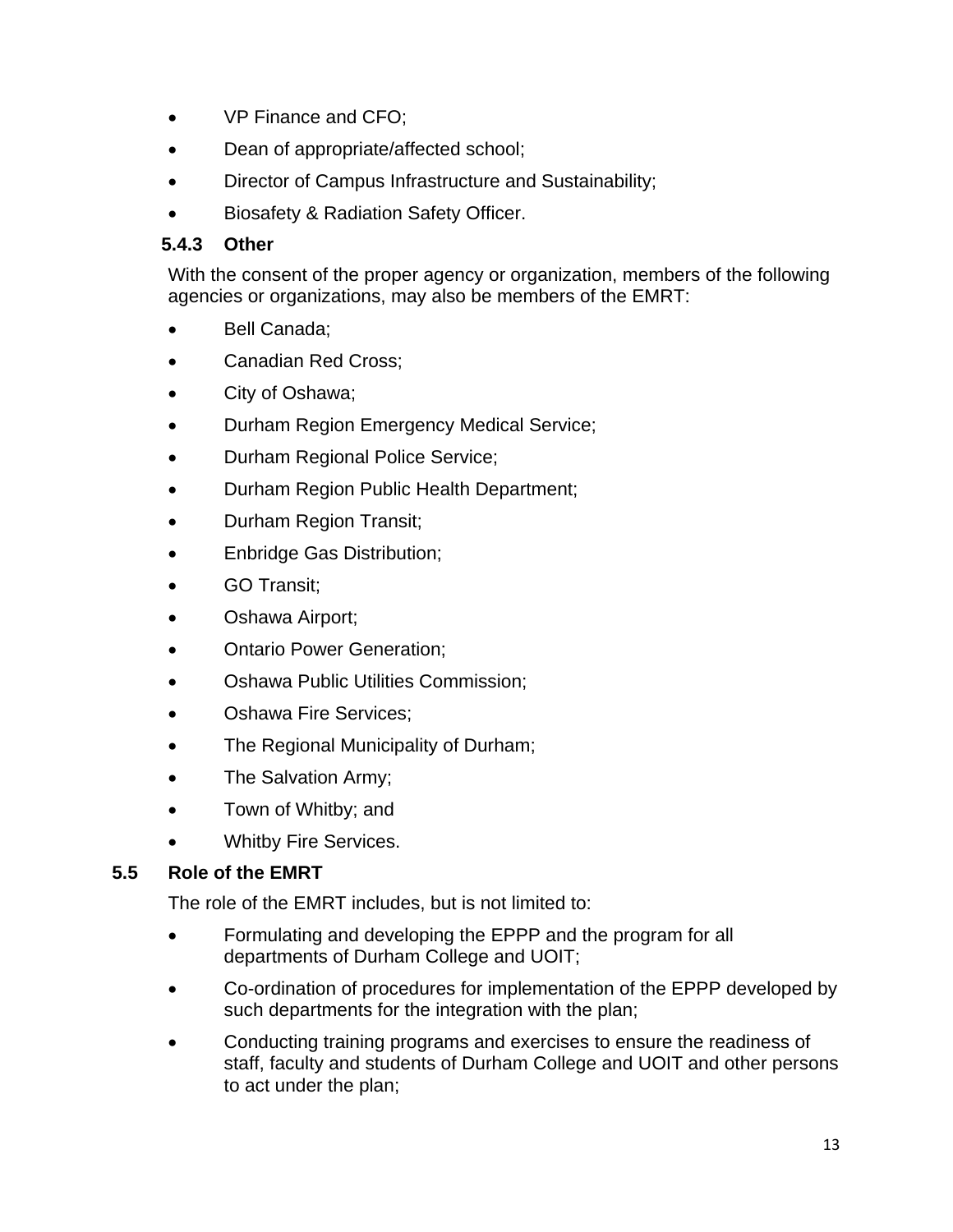- Conducting an annual review of the EPPP and, if necessary, revising the plan for submission to the of Durham College and UOIT presidents;
- Acquiring and maintaining a Mass Emergency Communication Tool (MECT).

## **5.6 EMRT Responsibilities**

- Safety of staff, faculty, students, visitors and occupants at Durham College and UOIT.
- Lockdown, evacuate or secure and hold of occupants of buildings.
- Ensure information is disseminated.
- Direct the use of resources at Durham College and UOIT.
- Appoint incident managers as need for each campus location.
- Authorize expenditures.
- Approve additional resources (contractors and materials).
- Consult and include external emergency resources.
- Communicate with external support agencies.
- Assess damage and develop objectives and plans for a safe return to operations.
- To designate the need for counseling services to support the emotional needs of students, faculty and staff, if required.

## **5.7 Prioritization Criteria**

- Ensure counseling services are available post emergency.
- Protect human life; prevent/minimize personal injury.
- Protect the environment.
- Prevent/minimize damage to physical, financial and reputational assets.
- Restore normal operations.

## **6. HEALTH CARE TEAM (HCT) (A sub-group, which may report to the EMRT)**

## **6.1 Composition of the Durham College and UOIT HCT**

The Durham College and UOIT HCT shall be composed of the following members of the EMRT (or their designate):

## **6.1.1 Durham College**

- VP of Student Affairs
- Director Health Services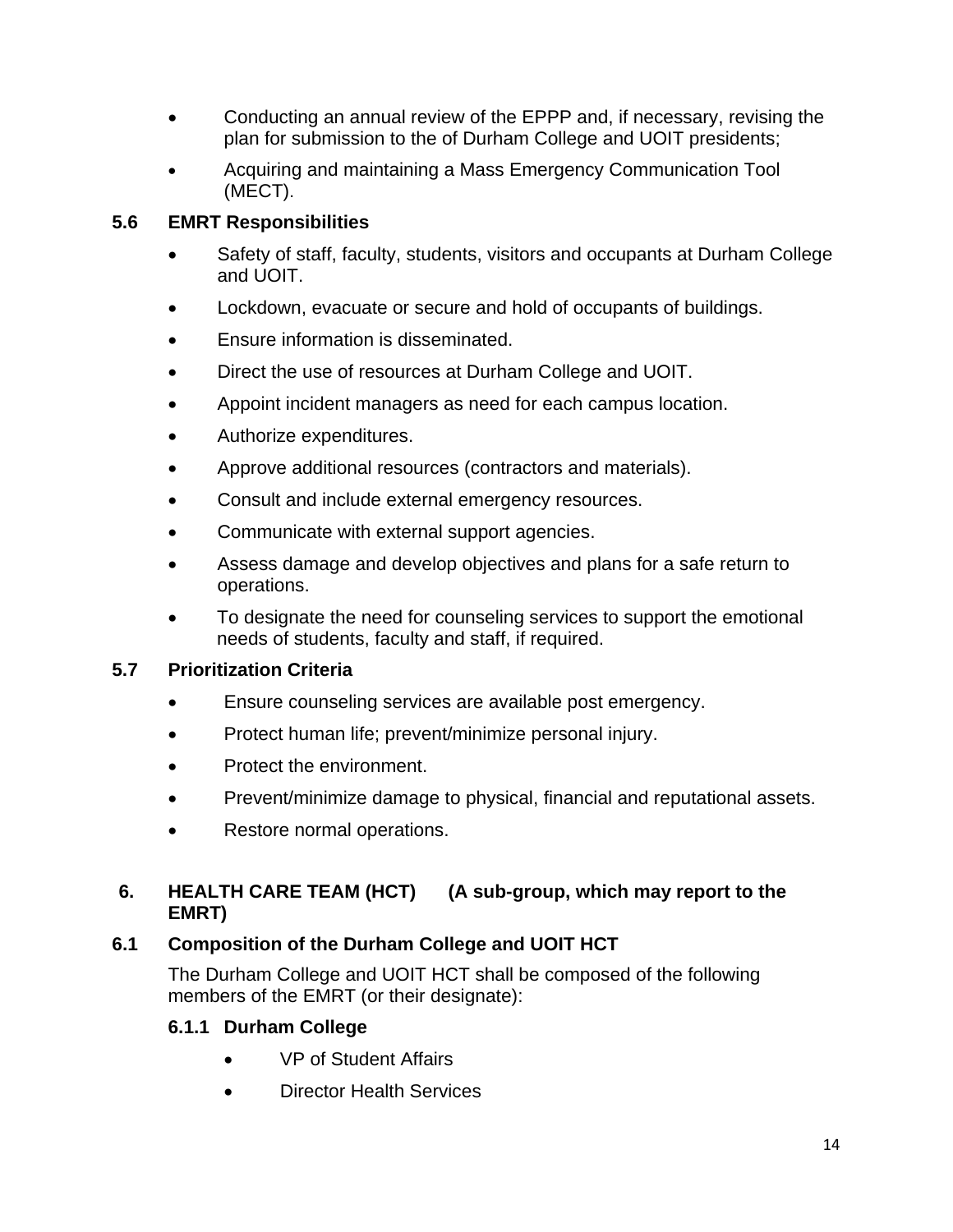- Disease Surveillance Nurse
- Manager, Insurance & Risk Management
- Health & Safety Officer

## **6.1.2 University of Ontario Institute of Technology**

- Assistant VP Student Life
- Director, Risk Management
- Biosafety & Radiation Safety Officer

## **6.1.3 Other**

 Public Health – Infection Control Officer

## **6.2 Role of the HCT**

The role of the HCT includes, but is not limited to:

- Formulating and developing an institutional response to a potential, pending or identified major public health event/issue on or in close proximity to campus;
- Engage awareness initiatives to enhance the readiness of staff, faculty and students of Durham College and UOIT;
- Collaborate with communications and media to develop and maintain a public health emergency communications plan;
- Liaise with local public health authorities to monitor public health status.

## **6.3 HCT Responsibilities**

- Ensure public health safety of staff, faculty, students, visitors and occupants at Durham College and UOIT.
- Notify the emergency manager core EMRT regarding a potential, pending or identified public health event/issue on or in close proximity to campus.
- Participate in post-incident review or institutional responses to public health events/issues or alerts when required.

## **7. INCIDENT MANAGEMENT RESPONSE TEAM (IMRT) (A sub-group, which may report to the EMRT)**

An IMRT will be established at each campus location to work in accordance with this policy. The IMRT will be overseen by the EMRT. The IMRT will control the incident as long as their ability and resources allow. The decision to involve the EMRT will be made at the discretion of the emergency manager.

Each location will operate a standalone IMRT directed by the appointed incident manager (or designate):

• Whitby Campus & CFF – Dean/Principal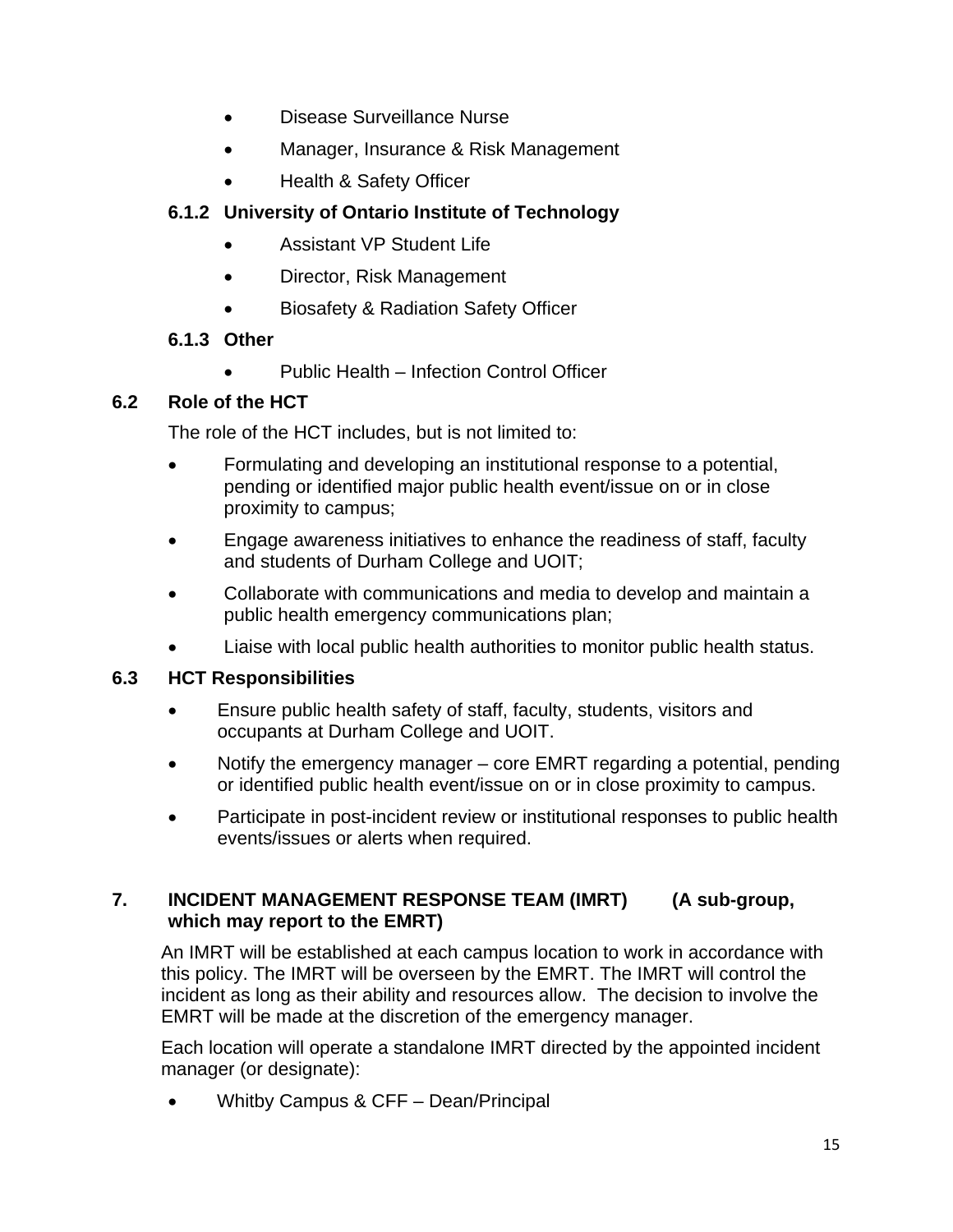- Pickering Learning Site Operations Supervisor
- Community Employment Resource Centers Manager, Access Programs and Employment Services
- UOIT Downtown
	- o 61 Charles VP External Relations & Advancement
	- o 55 Bond Street Planning & Budget Officer
	- o 11 Simcoe Street Planning & Budget Officer
	- o Regent Theatre Security Supervisor

#### **7.1 Future IMRT Development**

Any future development of programs, departments, services, or delivery of services, or any other thing for Durham College and University of Ontario Institute of Technology shall be incorporated into this EPPP.

## **8. INITIAL RESPONDERS**

These procedures will outline duties, responsibilities and accountability of the Durham College and UOIT staff/personnel responding to emergencies and critical incidents. Notwithstanding any other provisions of the EPPP, staff, faculty, and students of Durham College and UOIT are authorized to take such actions under the plan, as is reasonable and necessary where an emergency exists but has not yet been declared to exist.

#### **8.1 Initial Responders Duties and Responsibilities**

- The initial responder is the scene manager
- The scene manager is in charge of the incident until such responsibility is transferred to security or an external emergency services responder (police, fire, EMS).
- Ensure security has been notified, protect persons/property, co-ordinate crowd/traffic control and evacuations.
- Co-ordinate response to sick/injured persons at emergency location.
- Maintain site and inner and outer perimeter control.
- Know emergency procedures an evacuation plan (including procedures for those with disabilities who require assistance).
- Access emergency medical kit for on-site care.
- Preserve evidence for investigation and follow up.

#### **8.2 Actions and Decisions at the Scene of the Incident**

The scene manager will inform security who will inform the emergency manager (a member of the Core Group of the EMRT) as to the extent of damage or seriousness of the incident.

Make decisions whether to close and evacuate a building or to isolate an area.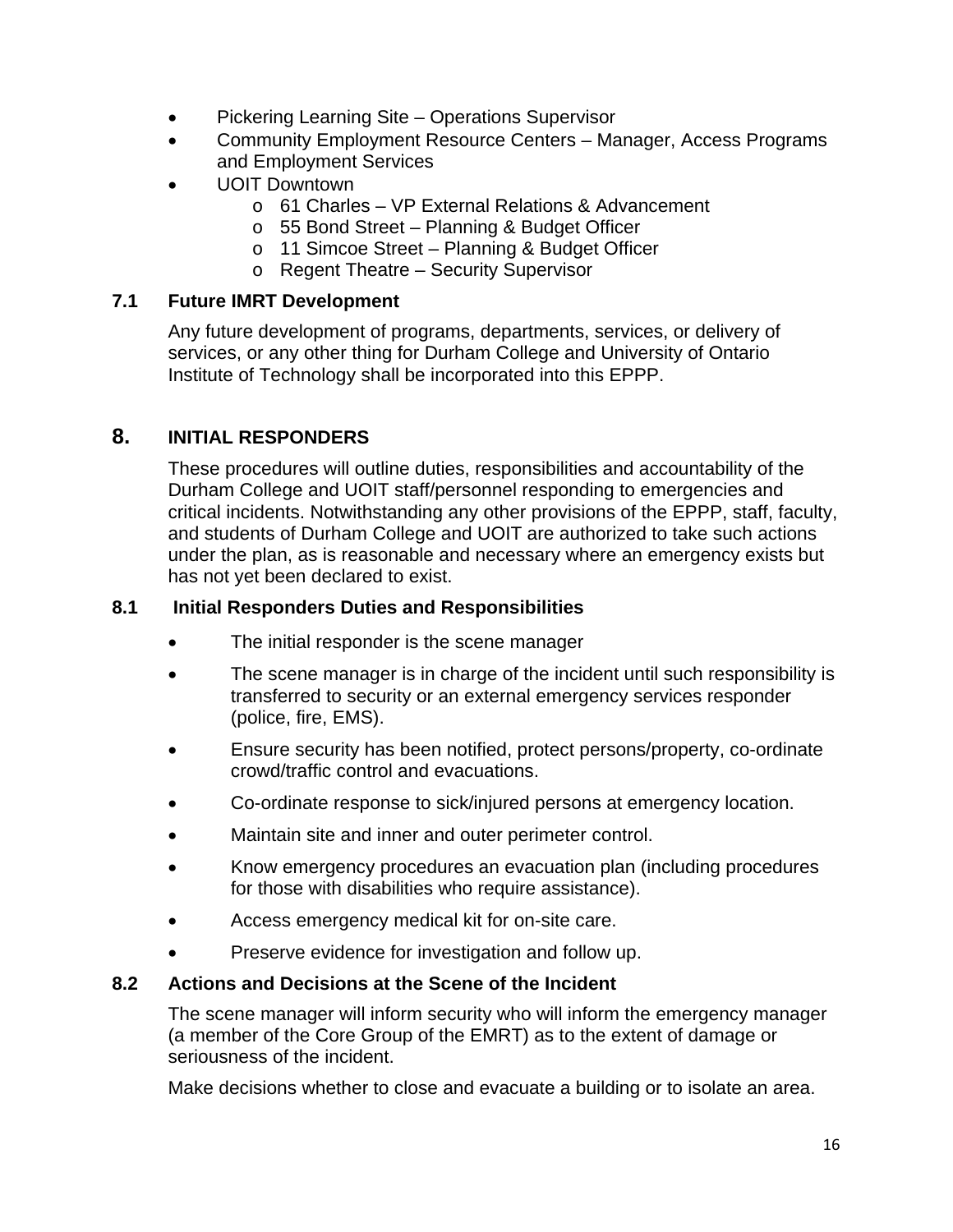The decision to reoccupy a building will only be made by the person who ordered the evacuation, the EMRT or the external Emergency Services Responder (police, fire, EMS). The primary consideration for reoccupying will be the safety of the occupants.

## **9. COMMAND POST AND EMERGENCY OPERATION CENTRE**

#### **9.1 Command Post**

The command post is the safe strategic location selected by the scene manager, emergency manager or his/her designate to develop a plan, manage the incident and facilitate the recovery process related to the event. The command post may be mobile or static depending on the situation. The command post will be situated in either the warm zone or cold zone dependent on the circumstances and in consultation with the EMRT and responding external partners.

## **9.2 Emergency Operations Centre (EOC)**

The **primary** location for the EOC is: Office of Campus Safety Simcoe building Room 1210

The **secondary** location for the EOC is: Energy Systems and Nuclear Science Research Centre (ERC) Room 1058

If neither of the above locations are suitable for the emergency the following three locations may be appropriate for the EOC:

- Campus Corners, Room CC2222
- Campus Ice Centre Boardroom
- University Pavilion

The Primary EOC room is equipped with telephone and computer communications capabilities. In the event these locations are not functional, an alternative site will be established under the direction of the emergency manager.

Alternate locations for the EOC will be, but are not limited to; the Board Room adjacent to the Administration Offices at Durham College, Whitby Campus; or the Social Science and Humanities boardroom located on the 5<sup>th</sup> floor at 55 Bond St.

## **10. COMMUNICATIONS AND MEDIA**

All information will be gathered, coordinated and disseminated by the designated member of the EMRT.

Every effort will be made to notify the visitors, staff, faculty, students of emergencies at Durham College and UOIT utilizing one or both of the following methods.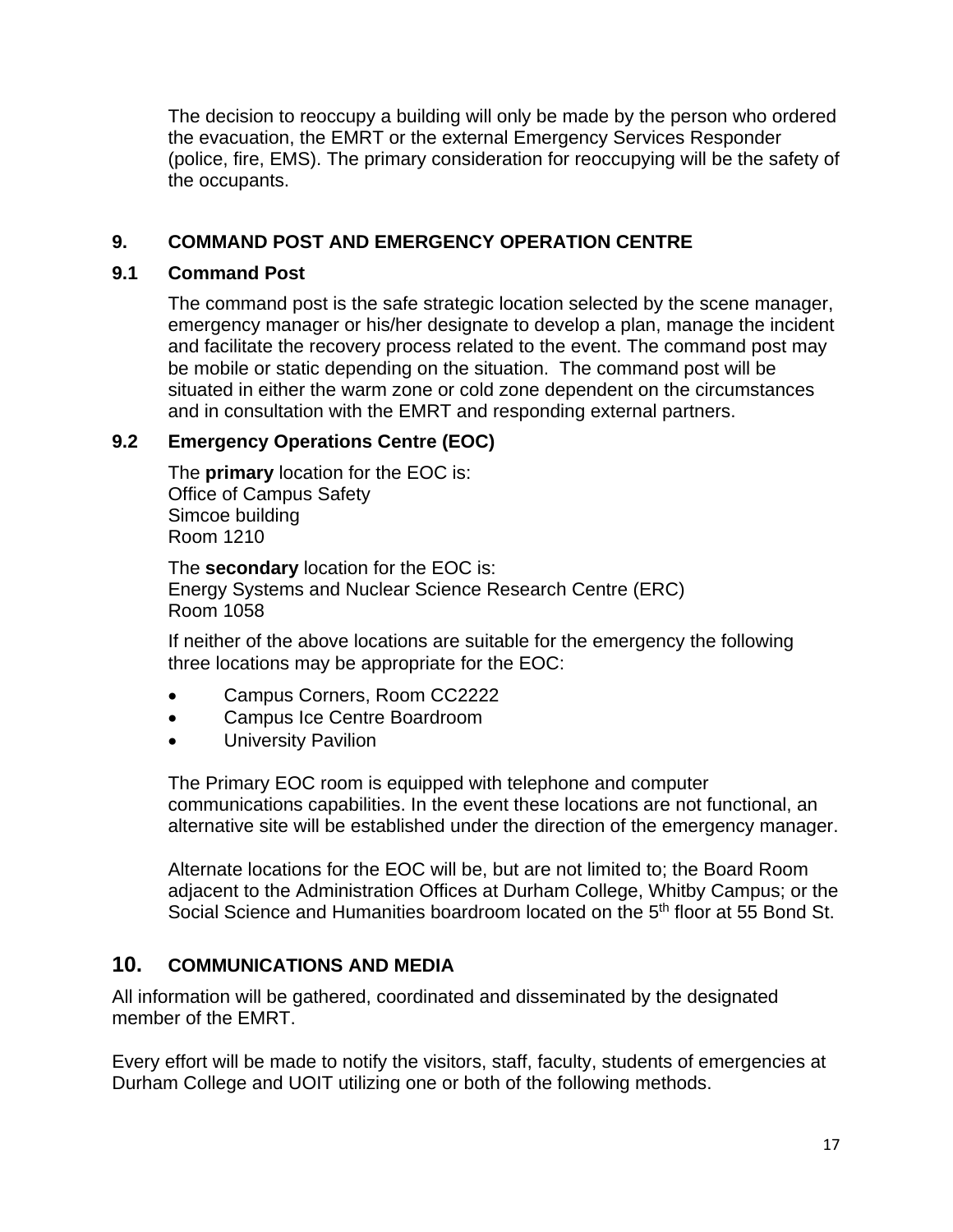## **10.1 Internally Controlled Communications:**

- Meetings;
- Debriefings;
- Directives;
- Media releases; and
- Electronic messaging (including but not limited to websites, social media, email etc.).

## **10.2 Externally Controlled Communications:**

- Local radio stations;
- TV stations;
- Newspapers; and
- Electronic messaging (including but not limited to websites, social media, email).

The EMRT will authorize the use of the above, when it is necessary to transmit messages to staff, faculty, students or visitors at Durham College and UOIT.

Internal directories will be maintained by Information Technology Services who will have the responsibility to receive and/or relay messages pursuant to these systems.

Each department is responsible for making certain that individuals under its supervision are aware of the message and how the messages received are to be transmitted to other offices under its jurisdiction.

In addition to the above, Durham College and UOIT may also employ other methods of notifying those within Durham College and UOIT including telephone calling lists, public announcement systems, cell phones, two-way radios, security officers, face-to-face, the EMRT as well as other Durham College and UOIT staff, faculty, students.

In the event that regular telecommunications at Durham College and UOIT are not available, the EMRT will determine a location to center media relations. Information will be available there for the news media and, where possible, staff, faculty, students, and visitors. Official information will be made available as quickly as possible by the EMRT for Durham College and UOIT.

## **11. POST-INCIDENT REVIEW**

It is the responsibility of the emergency manager or his/her designate to ensure that a full analysis of the Incident or Emergency Response occurs as soon as practical. Included in this analysis will be a debriefing by the EMRT and other members as required, relevant to the incident or emergency.